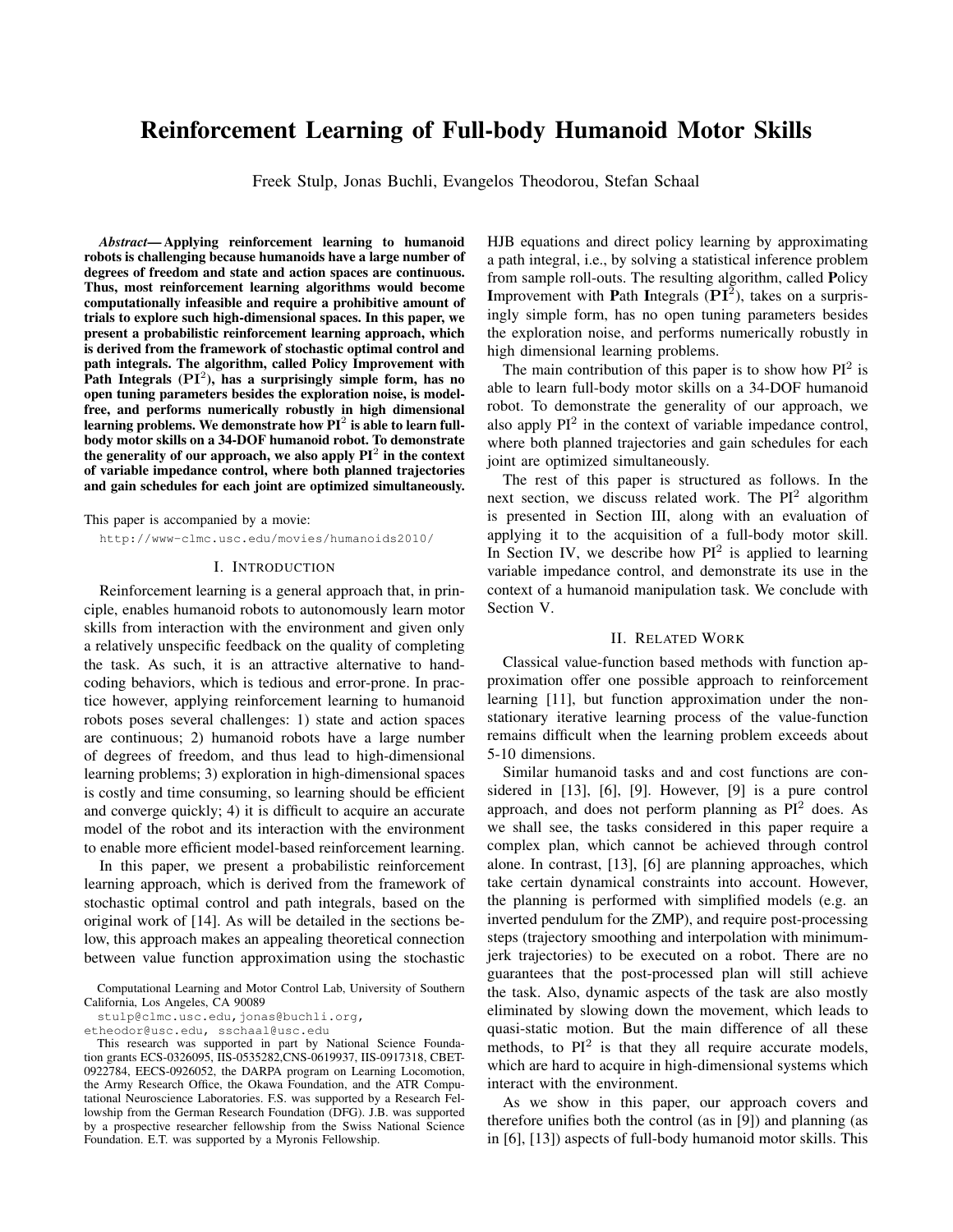unification becomes especially clear in Section IV, where joint trajectories (planning) and gain schedules (control) are learned simultaneously. Since our approach is modelfree, it also enables us to learn skills that involve complex interactions between the robot and the environment which are difficult to model, e.g. physical contact during manipulation.

Direct model-free policy learning from trajectory rollouts has recently made significant progress [5], but can still become numerically brittle and full of open tuning parameters in complex learning problems. In new developments, RL researchers have started to combine the well-developed methods from statistical learning and empirical inference with classical RL approaches in order to minimize tuning parameters and numerical problems, such that ultimately more efficient algorithms can be developed that scale to significantly more complex learning systems [5]. An advantage of  $PI<sup>2</sup>$  is that it has only one open parameter, the exploration noise, which has a clear physical interpretation. The need for further open parameters is eliminated from the resulting algorithm, as PI<sup>2</sup> is derived from first principles of stochastic optimal control and reinforcement learning, with minimal auxiliary assumptions. Also, PI<sup>2</sup> does not compute a gradient, which is usually sensitive to noise and large derivatives in the value function. To the best of our knowledge, these model-free methods have not yet been applied to full-body 34-DOF humanoid motor skills, or simultaneous learning of planned trajectories and control gain schedules.

# III. REINFORCEMENT LEARNING IN HIGH DIMENSIONS – THE PI<sup>2</sup> ALGORITHM

Reinforcement learning algorithms can be derived from different frameworks, e.g., dynamic programming, optimal control, policy gradients, or probabilistic approaches. Recently, an interesting connection between stochastic optimal control and Monte Carlo evaluations of path integrals was made [14]. In [12] this approach is generalized, and used in the context of model-free reinforcement learning with parameterized policies, which resulted in the PI<sup>2</sup> algorithm. In the following, we provide a short outline of the prerequisites and the development of the  $PI<sup>2</sup>$  algorithm as needed in this paper. For more details refer to [12].

The foundation of  $PI^2$  comes from (model-based) stochastic optimal control for continuous time and continuous stateaction systems. We assume that the dynamics of the control system is of the form

$$
\dot{\mathbf{x}}_t = \mathbf{f}(\mathbf{x}_t) + \mathbf{G}(\mathbf{x}_t) (\mathbf{u}_t + \epsilon_t) = \mathbf{f}_t + \mathbf{G}_t (\mathbf{u}_t + \epsilon_t) \quad (1)
$$

with  $x_t \in \Re^{n \times 1}$  denoting the state of the system,  $G_t =$  $\mathbf{G}(\mathbf{x}_t) \in \mathbb{R}^{n \times p}$  the control matrix,  $\mathbf{f}_t = \mathbf{f}(\mathbf{x}_t) \in \mathbb{R}^{n \times 1}$ the passive dynamics,  $\mathbf{u}_t \in \Re^{p \times 1}$  the control vector and  $\epsilon_t \in \Re^{p \times 1}$  Gaussian noise with covariance  $\Sigma_{\epsilon}$ . Many robotic systems fall into this class of control systems. For the finite horizon problem  $t_i : t_N$ , we want to find control inputs  $\mathbf{u}_{t_i:t_N}$ which minimize the value function

$$
V(\mathbf{x}_{t_i}) = V_{t_i} = \min_{\mathbf{u}_{t_i:t_N}} E_{\boldsymbol{\tau}_i} [R(\boldsymbol{\tau}_i)] \tag{2}
$$

where  $R$  is the finite horizon cost over a trajectory starting at time  $t_i$  in state  $\mathbf{x}_{t_i}$  and ending at time  $t_N$ 

$$
R(\boldsymbol{\tau}_i) = \phi_{t_N} + \int_{t_i}^{t_N} r_t \ dt \tag{3}
$$

and where  $\phi_{t_N} = \phi(x_{t_N})$  is a terminal reward at time  $t_N$ .  $r_t$  denotes the immediate reward at time t.  $\tau_i$  are trajectory pieces starting at  $\mathbf{x}_{t_i}$  and ending at time  $t_N$ .

As immediate reward we consider

$$
r_t = r(\mathbf{x}_t, \mathbf{u}_t, t) = q_t + \frac{1}{2} \mathbf{u}_t^T \mathbf{R} \mathbf{u}_t
$$
 (4)

where  $q_t = q(\mathbf{x}_t, t)$  is an arbitrary state-dependent reward function, and  $R$  is the positive semi-definite weight matrix of the quadratic control cost. From stochastic optimal control [10], it is known that the associated Hamilton Jacobi Bellman (HJB) equation is

$$
\partial_t V_t = q_t + (\nabla_{\mathbf{x}} V_t)^T \mathbf{f}_t - \frac{1}{2} (\nabla_{\mathbf{x}} V_t)^T \mathbf{G}_t \mathbf{R}^{-1} \mathbf{G}_t^T (\nabla_{\mathbf{x}} V_t) \quad (5)
$$

$$
+ \frac{1}{2} trace\left( (\nabla_{\mathbf{x}} V_t) \mathbf{G}_t \Sigma_\epsilon \mathbf{G}_t^T \right)
$$

The corresponding optimal control is a function of the state and it is given by the equation:

$$
\mathbf{u}(\mathbf{x}_{t_i}) = \mathbf{u}_{t_i} = -\mathbf{R}^{-1} \mathbf{G}_{t_i}^T (\nabla_{x_{t_i}} V_{t_i})
$$
(6)

We are leaving the standard development of this optimal control problem by transforming the HJB equations with the substitution  $V_t = -\lambda \log \Psi_t$  and by introducing a simplification  $\lambda \mathbf{R}^{-1} = \Sigma_{\epsilon}$ . In this way, the transformed HJB equation becomes a linear  $2^{nd}$  order partial differential equation. Due to the Feynman-Kac theorem, the solution for the exponentially transformed value function becomes

$$
\Psi_{t_i} = \lim_{dt \to 0} \int p(\boldsymbol{\tau}_i | \mathbf{x}_i) \exp \left[ -\frac{1}{\lambda} \left( \phi_{t_N} + \sum_{j=0}^{N-1} q_{t_j} dt \right) \right] d\boldsymbol{\tau}_i
$$
\n(7)

Thus, we have transformed our stochastic optimal control problem into an approximation problem of a path integral. As detailed in [12], it is not necessary to compute the value function explicitly, but rather it is possible to derive the optimal controls directly:

$$
\mathbf{u}_{t_i} = \int P(\boldsymbol{\tau}_i) \mathbf{u}(\boldsymbol{\tau}_i) d\boldsymbol{\tau}_i
$$
\n
$$
\mathbf{u}(\boldsymbol{\tau}_i) = \mathbf{R}^{-1} \mathbf{G}_{t_i}^T \left( \mathbf{G}_{t_i} \mathbf{R}^{-1} \mathbf{G}_{t_i}^T \right)^{-1} \left( \mathbf{G}_{t_i} \boldsymbol{\epsilon}_{t_i} - \mathbf{b}_{t_i} \right)
$$
\n(8)

where  $P(\tau_i)$  is the probability of a trajectory  $\tau_i$ , and  $\mathbf{b}_{t_i}$  is a more complex expression, beyond the space constraints of this paper. The important conclusion is that it is possible to evaluate Eq. (8) from Monte Carlo roll-outs of the control system, i.e., our optimal control problem can be solved as an estimation problem.

# *A. The PI*<sup>2</sup> *Algorithm*

The  $PI<sup>2</sup>$  algorithm is just a special case of the optimal control solution in Eq. (8), applied to control systems with parameterized control policy:

$$
\mathbf{a}_t = \mathbf{g}_t^T(\boldsymbol{\theta} + \boldsymbol{\epsilon}_t) \tag{9}
$$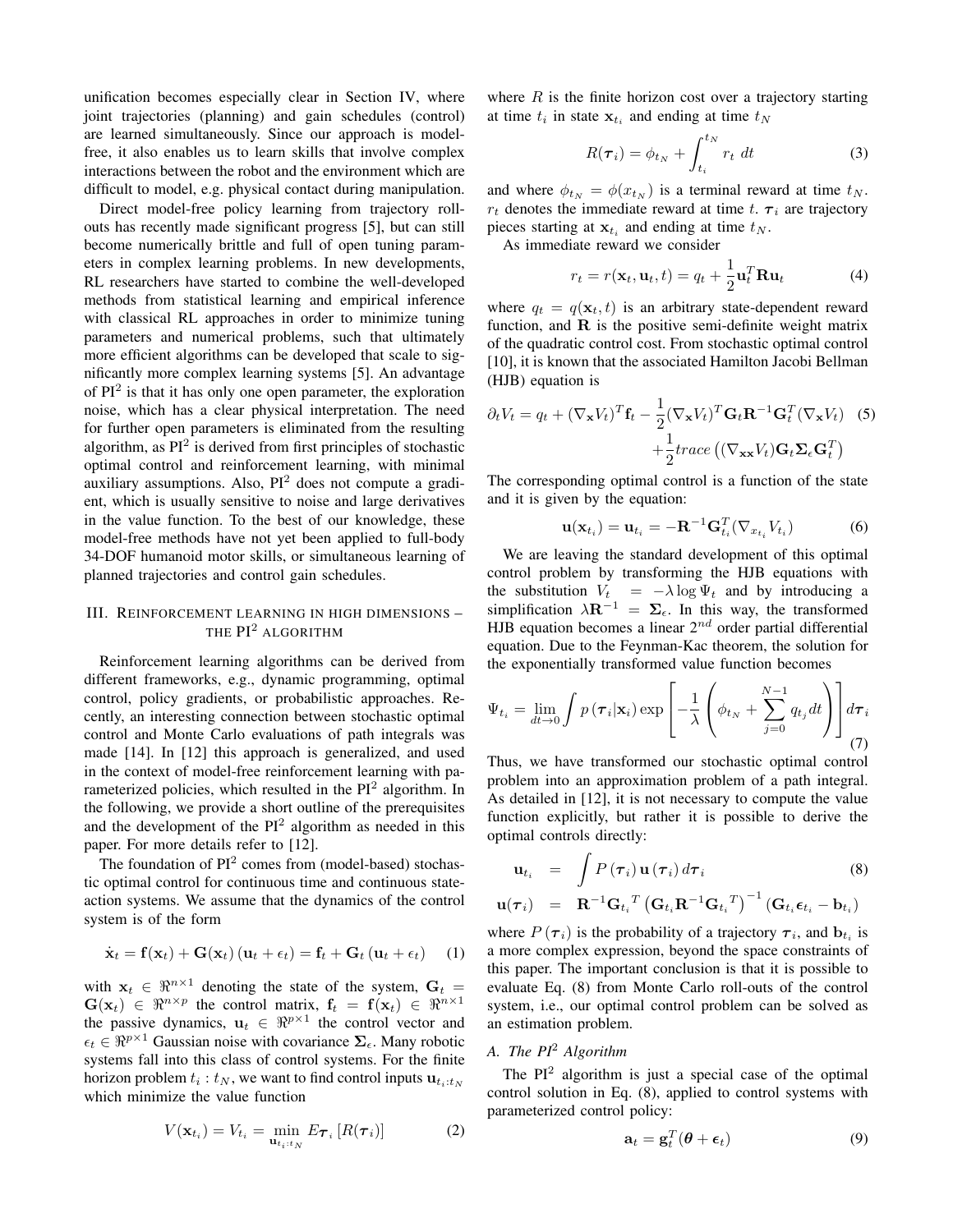i.e., the control command is generated from the inner product of a parameter vector  $\theta$  with a vector of basis function  $g_t$ – the noise  $\epsilon_t$  is interpreted as user controlled exploration noise.

A particular case of a system with a parameterized control policy is the Dynamic Movement Primitives (DMP) approach introduced by [4]:

$$
\frac{1}{\tau}\dot{v}_t = f_t + \mathbf{g}_t^T(\boldsymbol{\theta} + \boldsymbol{\epsilon}_t)
$$
\n(10)

$$
\frac{1}{\tau} \dot{q}_{d,t} = v_t
$$
\n
$$
\begin{aligned}\nf_t &= \alpha(\beta(g - q_{d,t}) - v_t) \\
1.\n\end{aligned}
$$
\n(11)

$$
\frac{1}{\tau}\dot{s}_t = -\alpha s_t \tag{11}
$$

$$
[\mathbf{g}_t]_j = \frac{w_j s_t}{\sum_{k=1}^p w_k} (g - q_0) \tag{12}
$$

$$
w_j = \exp(-0.5h_j(s_t - c_j)^2)
$$
 (13)

The intuition of this approach is to create desired trajectories  $q_{d,t}, \dot{q}_{d,t}, \ddot{q}_{d,t} = \tau \dot{v}_t$  for a motor task out of the time evolution of a nonlinear attractor system, where the goal  $g$  is a point attractor and  $q_0$  the start state. The parameters  $\theta$  determine the shape of the attractor landscape within a nonlinear function approximator, which allows to represent almost arbitrary smooth trajectories, e.g., a tennis swing, a reaching movement, or a complex dance movement. While leaving the details of the DMP approach to [4], for this paper the important ingredients of DMPs are that i) the attractor system Eq. (10) has the same form as Eq. (1), and that ii) the  $p$ dimensional parameter vector can be interpreted as motor commands as used in the path integral approach to optimal control. Learning the optimal values for  $\theta$  will thus create an optimal reference trajectory for a given motor task. The PI<sup>2</sup> learning algorithm applied to this scenario is summarized in Table I. As illustrated in  $[12]$ ,  $PI<sup>2</sup>$  outperforms previous RL algorithms for parameterized policy learning by at least one order of magnitude in learning speed and also lower final cost performance. As an additional benefit,  $PI<sup>2</sup>$  has no open algorithmic parameters, except for the magnitude of the exploration noise  $\epsilon_t$  (the parameter  $\lambda$  is set automatically, cf. [12]). We would like to emphasize one more time that PI<sup>2</sup> *does not* require knowledge of the model of the control system or the environment.

*Key Innovations in*  $PI^2$ *:* In summary we list the key innovations in  $PI^2$  that we believe lead to its superior performance. These innovations make applications like the the learning of gain schedules for high dimensional tasks possible.

- The basis of the derivation of the  $PI<sup>2</sup>$  algorithm is the transformation of the optimal control problem to a path integral. This transformation is very critical since there is no need to calculate a gradient that is usually sensitive to noise and large derivatives in the value function.
- With  $PI<sup>2</sup>$  the optimal control problem is solved with the forward propagation of dynamics. Thus no backward propagation of approximations of the value function is required. This is a very important characteristic of  $PI^2$

#### TABLE I

PI<sup>2</sup> ALGORITHM PSEUDO-CODE FOR A 1D PARAMETERIZED POLICY.

#### Given:

- An immediate cost function  $r_t = q_t + \theta_t^T \mathbf{R} \theta_t$  (cf. Eq. (3))
- A terminal cost term  $\phi_{t_N}$  (cf. 3)<br>– A stochastic parameterized policy
- A stochastic parameterized policy  $\mathbf{a}_t = \mathbf{g}_t^T(\boldsymbol{\theta} + \boldsymbol{\epsilon}_t)$  (cf. Eqs. (9) and (10))
- The basis function  $g_{t_i}$  from the system dynamics (cf. 12)
- The variance  $\Sigma_{\epsilon}$  of the mean-zero noise  $\epsilon_t$
- The initial parameter vector  $\theta$
- Repeat until convergence of the trajectory cost  $R$ :
	- Create K roll-outs of the system from the same start state  $x_0$ using stochastic parameters  $\theta + \epsilon_t$  at every time step  $-$  For all  $K$  roll-outs, compute:
	- \*  $P(\boldsymbol{\tau}_{i,k}) = \frac{e^{-\frac{1}{\lambda}S(\boldsymbol{\tau}_{i,k})}}{e^{-\frac{1}{\lambda}S(\boldsymbol{\tau}_{i,k})}}$  $\sum_{k=1}^K [e^{-\frac{1}{\lambda}S(\boldsymbol{\tau}_{i,k})}]$ \*  $S(\tau_{i,k}) = \int_{t_N, k}^{t_N-1} \phi_{t_N, k} + \sum_{j=i}^{N-1} q_{t_j, k} + \frac{1}{2} \sum_{j=i+1}^{N-1} (\theta +$  $(\mathbf{M}_{t_j, k} \boldsymbol{\epsilon}_{t_j, k})^T \mathbf{R}(\boldsymbol{\theta} + \mathbf{M}_{t_j, k} \boldsymbol{\epsilon}_{t_j, k})$  $* \quad \mathbf{M}_{t_j, k} = \frac{\mathbf{R}^{-1} \mathbf{g}_{t_j, k} \ \mathbf{g}_{t_j, k}^T}{\mathbf{g}_{t_j, k}^T \mathbf{R}^{-1} \mathbf{g}_{t_j, k}}$  $-$  For all  $i$  time steps, compute: \*  $\delta \boldsymbol{\theta}_{t_i} = \sum_{k=1}^{K} \left[ P\left(\boldsymbol{\tau}_{i,k}\right) \mathbf{M}_{t_i,k} \ \boldsymbol{\epsilon}_{t_i,k} \right]$ - Compute  $[\delta \theta]_j = \frac{\sum_{i=0}^{N-1} (N-i) w_{j,t_i} [\delta \theta_{t_i}]_j}{\sum_{i=0}^{N-1} w_{i,i} (\delta t_i)}$  $P$  – Compute [*o***v**]*j* –  $\sum_{i=0}^{N-1} w_{j,t_i}(N-i)$ <br>
	– Update θ ← θ + δθ
	- Create one noiseless roll-out to check the trajectory cost  $R =$  $\phi_{t_N} + \sum_{i=0}^{N-1} r_{t_i}$ . In case the noise cannot be turned off, i.e., a stochastic system, multiple roll-outs need to be averaged.

that allows for sampling (i.e. roll-out) based estimation of the path-integral.

- For high dimensional problems, it is not possible to sample the whole state space and that is the reason for applying path integral control in an iterative fashion in  $PI<sup>2</sup>$  to update the parameters of the DMPs.
- The derivation of an RL algorithm from first principles largely eliminates the need for open parameters in the final algorithm.

### *B. Task 1: Passing through a way-point whilst balancing*

In this section, we evaluate  $PI^2$  in the context of learning the joint trajectories for a way-point task executed on a 34- DOF humanoid robot. The task is for a standing humanoid robot to pass through a way-point with its right hand, and return to the initial standing position without falling, all within 3s. The experiment was conducted with the 34- DOF robot 'CBi' [2], simulated with the Simulation Lab software [7]. The simulated robot and the position of the way-point are depicted in Fig. 1. This task is difficult because the way-point lies just within the workspace of the robot, and simply reaching for the way-point with the right arm will cause the robot to fall, even if it done very slowly. Therefore, passing through the way-point requires a full-body motion that exploits the momentum of certain links to remain standing.

The joint trajectories are represented by a 34-dimensional DMP. The duration of the movement is 3.0s. The initial 'movement' of the robot before learning is that it stands still at its default position, with constant joint angles.

The cost function for  $PI^2$  consists of three parts. At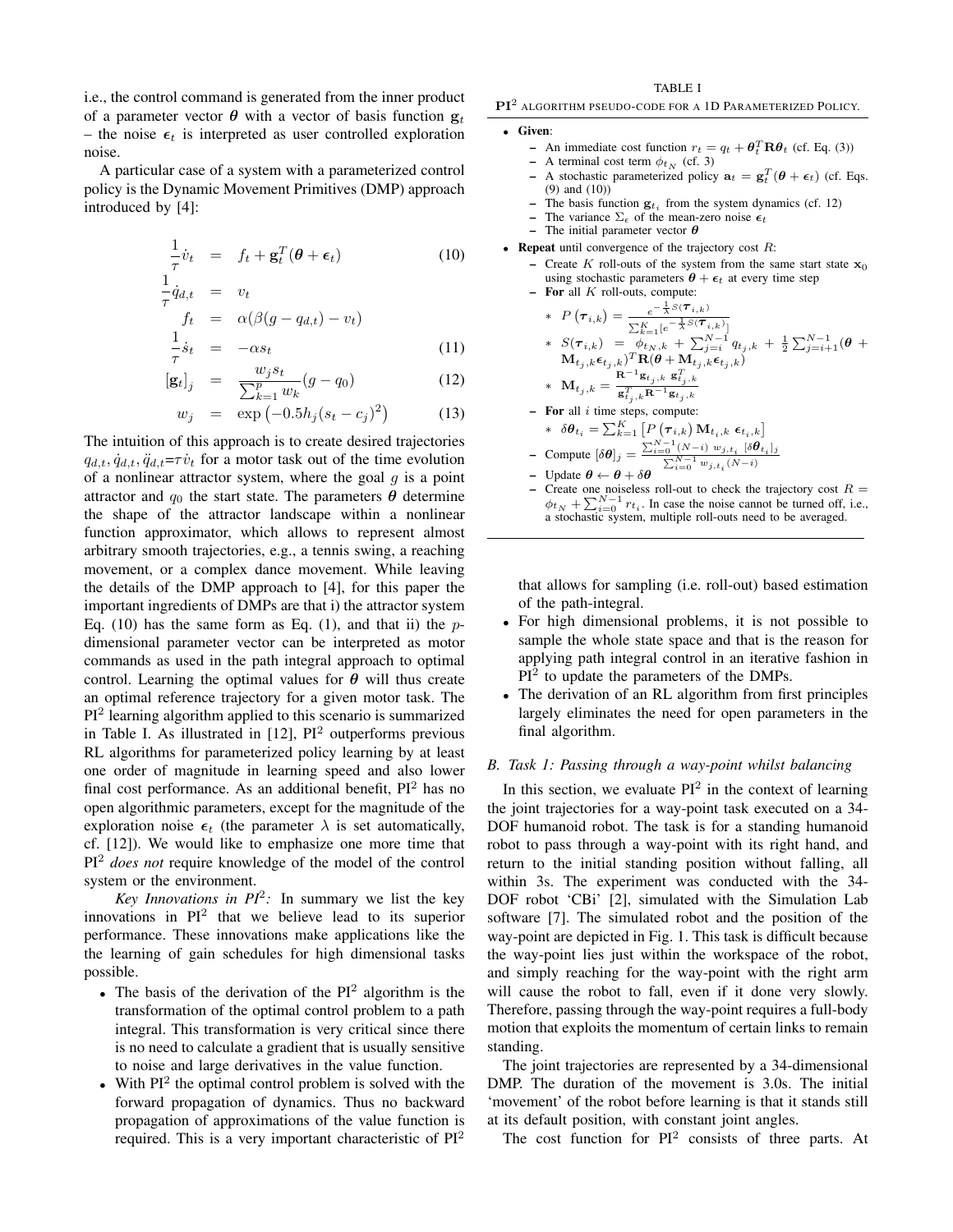

Fig. 1. Left: Learning curve for the way-point task. Right: Trajectories of the end-effector and the center of pressure after 50, 100, 150 updates.

1.5s, there is an intermediate cost which is equal to the distance from the position of the right hand  $x_{t=1.5s}$  to the waypoint:  $r_{t=1.5s}^{waypoint} = |\mathbf{x}_{t=1.5s} - \mathbf{x}^{waypoint}|$ . There is also an immediate cost for the distance of the center of pressure c to its default position when standing still. If the center of pressure is within the support polygon, the cost is  $r_t^{CoP} = \frac{1}{N} |\mathbf{c}_t - \mathbf{c}^{default}|$ . This cost is divided by the number of time steps of the trajectory  $N$ , to be independent of trajectory duration. If the center of pressure is outside of the support polygon, the robot is falling, which is severely punished with a value of  $r_t^{falling} = 1$  for each simulation tick, at 500Hz. Although the actual movement takes 3s, the simulation is continued and costs are recorded for 5s more, as the robot might fall after the movement is finished.

Finally, the parameters for  $PI^2$  are as follows. The exploration noise for each joint is  $\epsilon = 2\lambda^n$ , with the decay parameter  $\lambda = 0.98$  and *n* the number of learning updates of  $PI<sup>2</sup>$ . Since the arms can be moved more vigorously without causing the robot to fall, the exploration noise of the joints belonging to the arms are set higher, to  $\epsilon = 10\lambda^n$ . Before each update, 10 roll-outs are executed on the robot, and the 5 roll-outs with lowest cost from the previous parameter update are kept, so each update is computed over  $K = 15$ trajectories. This elitarianist reuse of roll-outs make sure the robot always has some 'good examples' amongst the trajectories, without having to actually execute extra rollouts.

*a) Results:* The learning curve of this task is depicted in Fig. 1. The trajectories of the end-effector and center of pressure after 50, 100 and 150 updates are depicted in Fig. 1. As learning progresses, the end-effector comes closer to the way-point, and the trajectory of the center of pressure becomes smoother. After 1500 roll-outs and 150 updates, the distance of the end-effector to the waypoint is 0.45cm, and the mean distance of the center of pressure to the default position is 0.35cm. This leads to a final cost of 0.80. A movie of the resulting movement can be downloaded from: http://www-clmc.usc.edu/movies/humanoids2010/

To investigate the role of each joint in the learned overall movement, we compare two measures. The first is the range of movement of a joint, i.e. subtracting the minimum from the maximum joint angle along the trajectory. The second is the cost of trajectory when performing the final learned movement, but keeping one of the joints *fixed* at the default position. The new trajectory cost of a trial with the  $n^{th}$  joint 'knocked out' is an indication of the importance of joint  $n$ to the overall movement. These two measures are plotted against each other in Fig. 2. Note the logarithmic scale on the  $x$ -axis.



Fig. 2. The effect of 'knocking out' each joint (by fixing it to the default angle) on the trajectory cost. The shaded (red) area at the top indicates that the robot fell when knocking out a joint.

The joints with the largest range are the right shoulder abductor (R-SAA, 70°, to make the reaching movement), the left shoulder abductor (L-SAA, 28◦ , for counter-balance), as well as the right wrist extensor (R-WFE, 20°) and torso abductor (B-TAA, 9°). Although most joints have a range of less than 3◦ (the median is 2.8◦ ), they also play an important role in achieving the task. For instance, the flexor-extensor joint of the right knee (R-KFE) and ankle (R-AFE) have a maximum rotation of only  $2.3^{\circ}$  and  $1.7^{\circ}$  respectively, but not moving them causes the robot to fall (indicated by the red shaded area at the top). These joints are responsible for leaning forward. Most joint trajectories do not make the robot fall when knocked out, but still lead to a much higher  $cost$  ( $> 0.8$ ) than when performing the movement with all learned joints. This figure demonstrates that achieving the task requires a full-body movement.

We perform two further experiments to analyze the role of dynamics during the movement. First, the robot slowly (100s)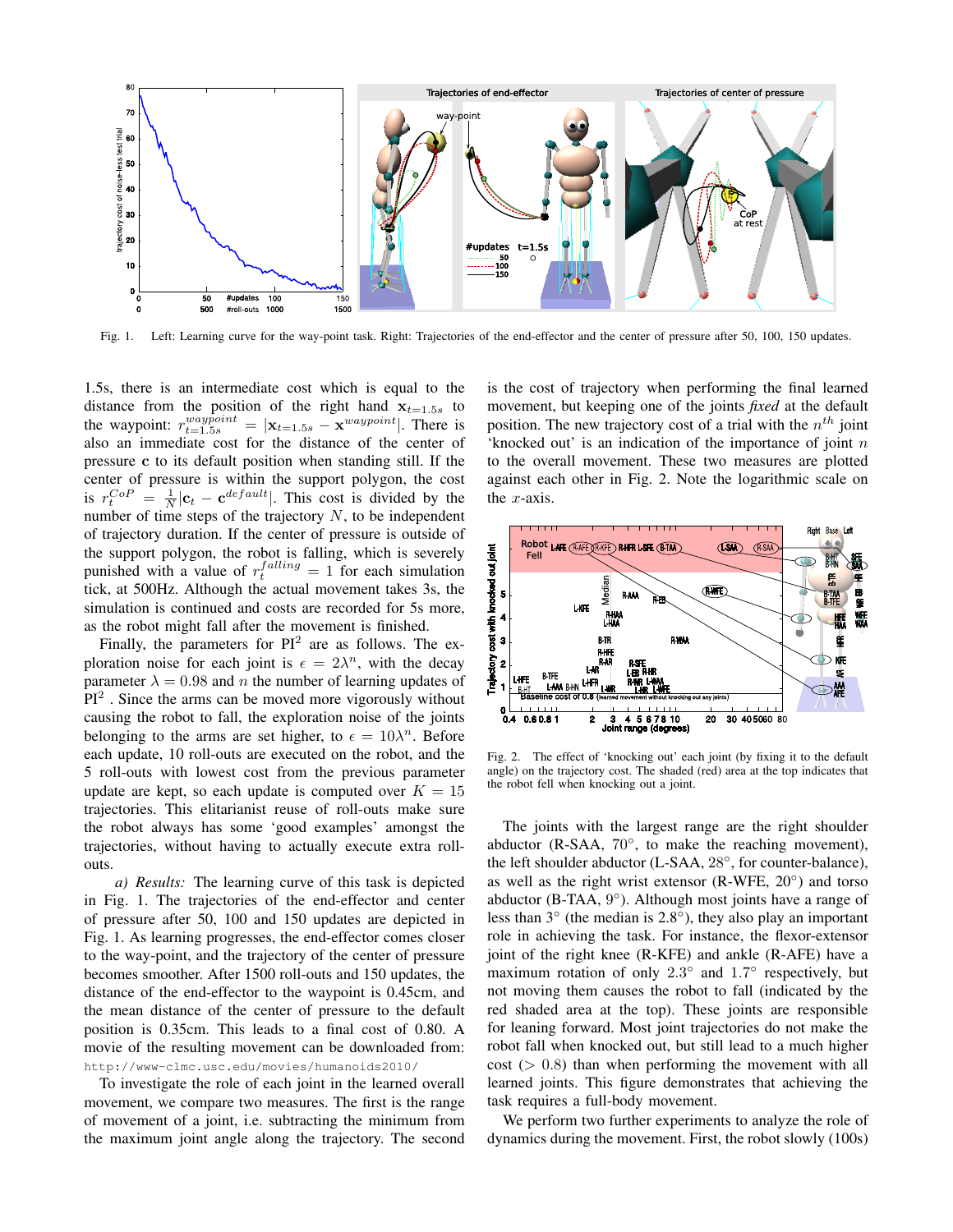reaches for the waypoint using differential inverse kinematics based on the pseudo-inverse of the Jacobian. In the second experiment we execute the learned movement 2, 10 and 100 times slower (i.e. the duration is 6s, 30s, 300s respectively), so that dynamics are negligible. In all these experiments, the robot falls. This demonstrates that a quasi-static movement (as in [6], [13]) does not suffice to achieve this task, but that the robot must exploit the momentum of different body links to remain balanced.

To summarize, the robot learns to achieve this dynamic task using model-free reinforcement learning in a 34 dimensional continuous space, using only 1500 roll-outs. More generally, it shows that  $PI^2$  is able to exploit the dynamics of the system being controlled.

# IV. PI<sup>2</sup> FOR VARIABLE IMPEDANCE CONTROL

In this section, we demonstrate how  $PI^2$  is used to learn task-relevant gain schedule for a manipulation task.  $PI^2$  thus not only learns to optimize a planned trajectory, but also time-dependent control parameters. The resulting *variable impedance control* [3] has advantages over high proportionalderivative (PD) error feedback control because 1) it is known from optimal control theory that a finite time optimal controller involves time varying gains, 2) fixed task space (e.g. end-effector) impedance requires varying joint space gains, furthermore it 3) requires less energy, 4) reduces wearand-tear on the robot, 5) leads to more compliant robots, and therefore safer interactions with the environment and humans.

In the following we will consider robots with torque controlled joints. The motor commands u are calculated via a PD control law with feed-forward control term  $\mathbf{u}_{ff}$ :

$$
\mathbf{u} = -\mathbf{K}_P(\mathbf{q} - \mathbf{q}_d) - \mathbf{K}_D(\dot{\mathbf{q}} - \dot{\mathbf{q}}_d) + \mathbf{u}_{ff} \qquad (14)
$$

where  $\mathbf{K}_P$ ,  $\mathbf{K}_D$  are the positive definite position and velocity gain matrices,  $q$ ,  $\dot{q}$  are the joint positions and velocities, and  $q_d$ ,  $\dot{q}_d$  are the desired joint positions and velocities. The feed-forward control term may come, for instance, from an inverse dynamics control component, or a computed torque control component [8]. Thus, the impedance of a joint is parameterized by the choice of the gains  $\mathbf{K}_P$  ("stiffness") and  $K_D$  ("damping").

The  $PI<sup>2</sup>$  algorithm as introduced above seems to be solely suited for optimizing a trajectory plan, and not directly the controller. However, the term  $g(\theta + \epsilon)$  must not necessarily be used as the non-linear component of a DMP, but, as demonstrated in [1], can also be used to encode the proportional gain of a joint over time as follows:

$$
K_{P,i} = \mathbf{g}_{t,K}^{i,T}(\boldsymbol{\theta}_K^i + \boldsymbol{\epsilon}_{K,t}^i)
$$
 (15)

$$
\left[\mathbf{g}_t\right]_j = \frac{w_j}{\sum_{k=1}^p w_k} \tag{16}
$$

$$
w_j = \exp(-0.5h_j(s_t - c_j)^2)
$$
 (17)

These gains are coupled to the DMP through the canonical system in Eqn. 11, and  $s_t$  is used as a phase variable in g for both the joint accelerations (Eqn. 10) and gains (Eqn. 15).

Thus,  $K_{P,i}$  is represented by a basis function representation linear with respect to the learning parameter  $\theta_K^i$ , and these parameter can be learned with the  $PI^2$  algorithm.

To compute the damping gain  $K_D^i$ , we use the common practice that it can be written as the square root of the proportional gain  $K_P^i$  with a user determined multiplier  $\xi^i$ . This multiplier is computed from the initial default gains of the robot, which were manually tuned.

Summarizing, for an  $N$  degree-of-freedom robot, we have N differential equations as in Eqn. 10 that represent the joint accelerations  $\ddot{q}$  over time, and N functions as in Eqn. 15 that represent the gain schedules  $K_{P,D}$  for each joint. All these systems are coupled with the canonical system in Eqn. 11. This leads to 2N parameter vectors  $\theta$ , which PI<sup>2</sup> optimizes w.r.t. a cost function.

## *A. Task 2: Pushing open a door*

We apply simultaneous learning of trajectories and gain schedules with  $PI^2$  to the simulated CBi humanoid robot, where the task is to open a door. Learning such variable impedance control enables the robot to keep its gains as low as possible (with resulting energy efficiency, reduced wearand-tear, and compliance), switching to high-gain control only when the task requires it (i.e. when force is required to open the door).

In this task, we fix the base of the robot, and consider only the 7 degrees of freedom in the left arm. The initial trajectory before learning is a minimum jerk trajectory in joint space. In the initial state, the upper arm is kept parallel to the body, and the lower arm is pointing forward. The target state is depicted in Fig. 3. The intention of this task is not to learn the movement required to open the door from scratch, but rather to learn the gain schedules and fine-tuning of the trajectories. The gains of the 7 joints are initialized to  $1/10$ th of their default values. This leads to extremely compliant behavior, whereby the robot is not able to exert enough force to overcome the static friction of the door, and thus cannot move it. Optimizing both joint trajectories and gains leads to a 14-dimensional learning problem.

The terminal cost is the degree to which the door was opened, i.e.  $\phi_{t_N} = 10^4 \cdot (\psi_{max} - \psi_N)$ , where the maximum door opening angle  $\psi_{max}$  is 0.3rad (it is out of reach otherwise). The immediate cost for the gains is  $r_t = \frac{1}{N} \sum_{i=1}^{3} K_P^i$ . The sum of the gains of all joints is divided by the number of time steps of the trajectory  $N$ , to be independent of trajectory duration. The cost for the gains expresses our preference for low gain control.

Finally, the parameters for  $PI^2$  are as follows. The exploration noise for each joint is  $\epsilon = 10\lambda^n$  as before, and for the gains is  $\epsilon = 10^{-4} \lambda^n$ , both with decay parameter  $\lambda = 0.99$ and  $n$  the number of updates<sup>1</sup>. The number of executed and reused 'elite' roll-outs is both 5, so the number of roll-outs on which the update is performed is  $K = 10$ .

<sup>&</sup>lt;sup>1</sup>The relatively low exploration noise for the gains does not express less exploration per se, but is rather due to numerical differences in using the function approximator to model the gains directly (Equation 15) rather than as the non-linear component of a DMP (Equation 10).